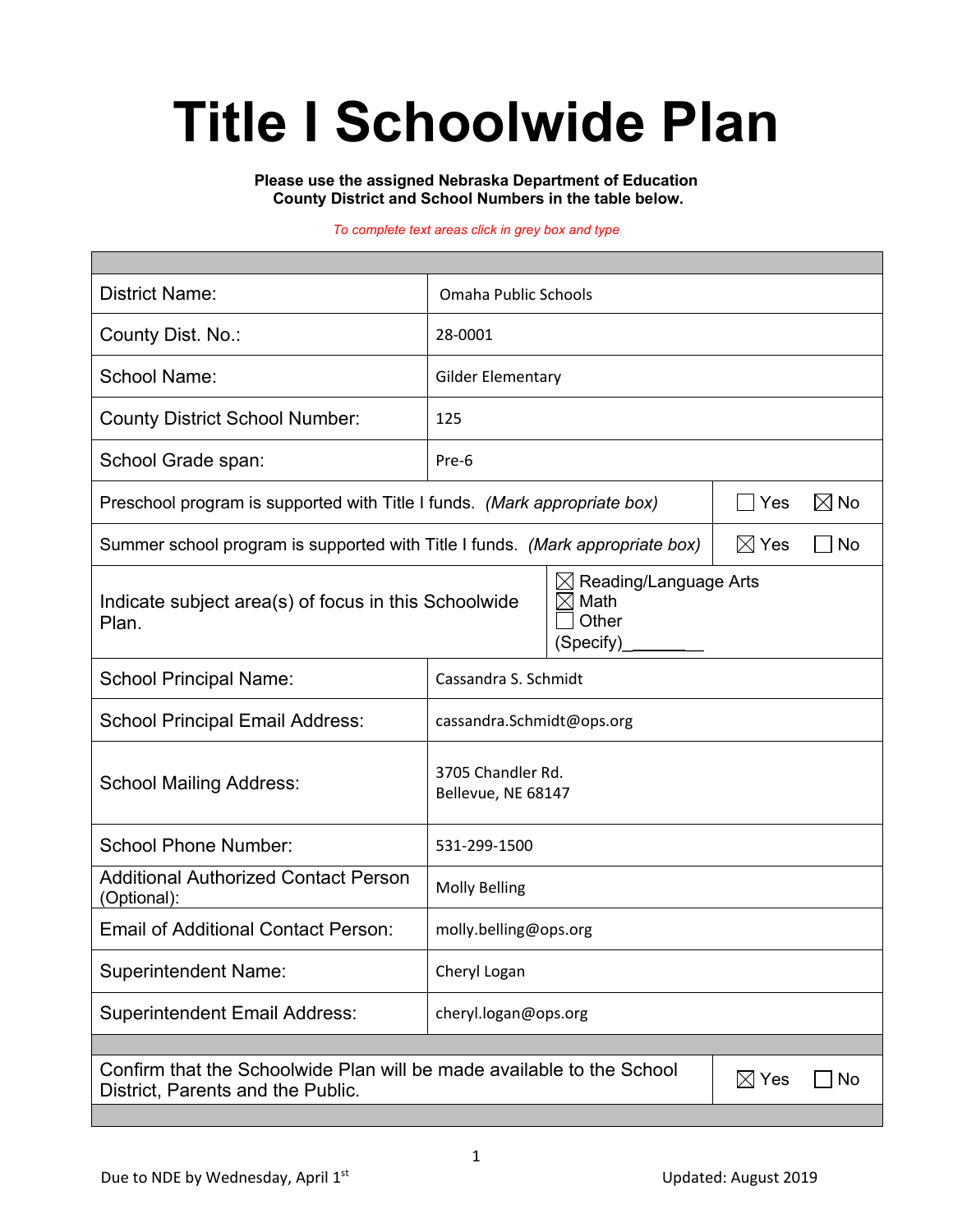| Names of Planning Team                                                                                                                                                                 |  |                        |                                                                                                                 | Titles of those on Planning Team |                                               |  |  |
|----------------------------------------------------------------------------------------------------------------------------------------------------------------------------------------|--|------------------------|-----------------------------------------------------------------------------------------------------------------|----------------------------------|-----------------------------------------------|--|--|
| (include staff, parents & at least one student if Secondary School)<br>Juliana Alvarez<br>Cassandra Schmidt<br><b>Molly Belling</b><br>Martha Raczynski<br>Michelle Linder<br>Jen Rinn |  |                        | Parent<br>Administrator<br><b>Instructional Facilitator</b><br><b>Bilingual Liasion</b><br>Counselor<br>Teacher |                                  |                                               |  |  |
|                                                                                                                                                                                        |  |                        |                                                                                                                 |                                  |                                               |  |  |
| <b>School Information</b><br>(As of the last Friday in September)                                                                                                                      |  |                        |                                                                                                                 |                                  |                                               |  |  |
| Enrollment: 352                                                                                                                                                                        |  | Average Class Size: 19 |                                                                                                                 |                                  | Number of Certified Instruction Staff:<br>-37 |  |  |
| Race and Ethnicity Percentages                                                                                                                                                         |  |                        |                                                                                                                 |                                  |                                               |  |  |
| White: 29.3 %<br>Hispanic: 60.2 %                                                                                                                                                      |  |                        |                                                                                                                 | Asian: .6 %                      |                                               |  |  |
| Black/African American: 6 %                                                                                                                                                            |  |                        | American Indian/Alaskan Native:<br>$\%$                                                                         |                                  |                                               |  |  |
| Native Hawaiian or Other Pacific Islander:<br>$\%$                                                                                                                                     |  |                        | Two or More Races: 4 %                                                                                          |                                  |                                               |  |  |
| Other Demographics Percentages (may be found on NEP<br>https://nep.education.ne.gov/)                                                                                                  |  |                        |                                                                                                                 |                                  |                                               |  |  |
| Poverty: 84.7 %<br>English Learner: 33.8 %                                                                                                                                             |  |                        |                                                                                                                 |                                  | Mobility: $7.1\%$                             |  |  |

| Assessments used in the Comprehensive Needs Assessment<br>(ie. NSCAS, MAP, ITBS, AIMS web, DIBELS, CAT etc.) |  |  |  |  |
|--------------------------------------------------------------------------------------------------------------|--|--|--|--|
| <b>NSCAS</b>                                                                                                 |  |  |  |  |
| <b>MAP</b>                                                                                                   |  |  |  |  |
| <b>ELPA</b>                                                                                                  |  |  |  |  |
| <b>InView</b>                                                                                                |  |  |  |  |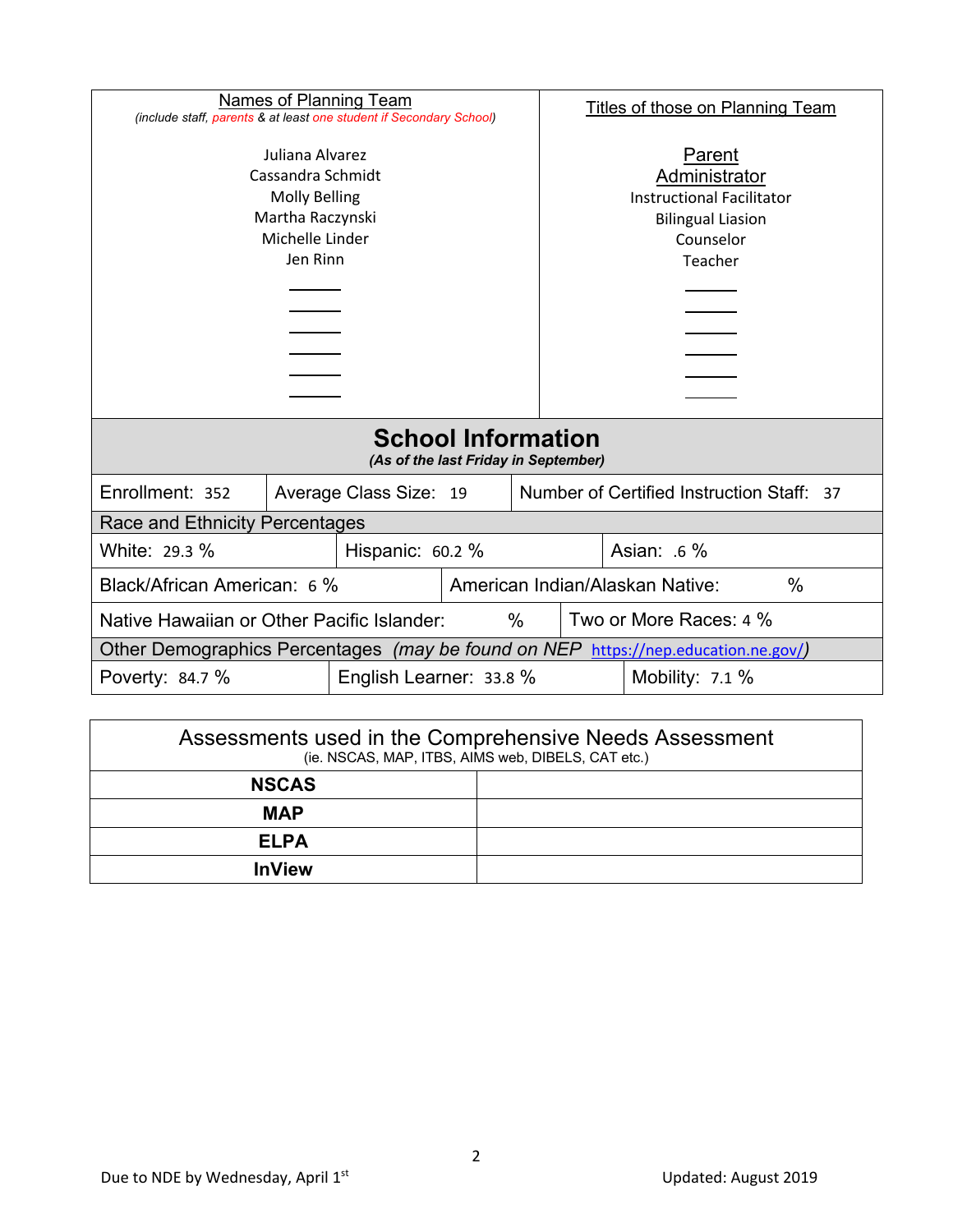## *Please write a narrative in each box below to correspond to the Rating Rubric.*

*Place documentation in corresponding folder on flash drive to support the narrative.*

#### **1. Comprehensive Needs Assessment**

**1.1** *Please provide a narrative below describing how data was used from a comprehensive needs assessment of the entire school to identify the needs of all children, particularly those who are failing, or are at-risk of failing to meet State academic standards, and how this analysis was used to plan instruction. Provide supporting documentation in the corresponding folder.*

• To promote effective decision making, the district's assessment program serves three major purposes; 1) To measure student's achievement of basic and advanced skills to meet rigorous curriculum standards and to communicate this information to parents and/guardians, 2) To provide information to staff to improve instructional practices and to meet student needs, and 3) To evaluate and monitor the effectiveness of district curriculum and instructional programs.

o NSCAS (spring Grades-3-6)

o MAP (fall, winter, spring- Grades K-6)

o InView (Grade 2)

The Academic Action Plan provides staff and families throughout the district the following components: • Instructional Framework:

-Gradual Release of Instruction: To be used daily in all classrooms. Modeled/ Shared/Guided/Independent. All staff are trained on this process consistently. The OPS lesson plan template supports the Gradual Release of Instruction.

-Guaranteed & Viable Curriculum is a process in place to measure teacher engagement with students, and it is documented and it of excellent quality.

-A guaranteed and viable Curriculum ensures that students receive the content in a course or grade regardless of which school they attend or who they have for a teacher.

Curriculum refers to a common set of topics, concepts, and texts aligned with the content standards.

This common curriculum is the material taught by teachers of the same course of grade level.

-District Pacing Guides ensures that the intended curriculum is the taught curriculum.

-Student objectives/learning goals are based on the content standards which are included in the District Pacing Guides.

-MTSS Eight Practices

-Literacy Strategies Across the Content Areas and Numeracy Strategies

• Data use at Gilder is a process used by all (100%) certified teachers. Formative, interim, and summative student assessment results are analyzed and used to identify areas of success and challenges needing focus. Appropriate strategies are aligned to the identify focus areas identified, implemented, and monitored to ensure continuous improvement for all students. Short and long term goals are established to ensure identified strategies are implemented and effective. Additional data will be examined to understand its relationship to academic outcomes. Data allow staff to view interim and formative assessments so they can intentional plan for instruction to prepare students for summative assessments.

• Data Books provide Gilder staff an opportunity to review student growth as well setbacks. Staff consistently monitor and address student engagement using data and discuss areas of concerns in programming. • Data Dives discussions at Gilder are a continuous improvement process and take place with the grade level

and Admin. team once in a 10-day cycle. Certified staff work together consistently to review the curriculum and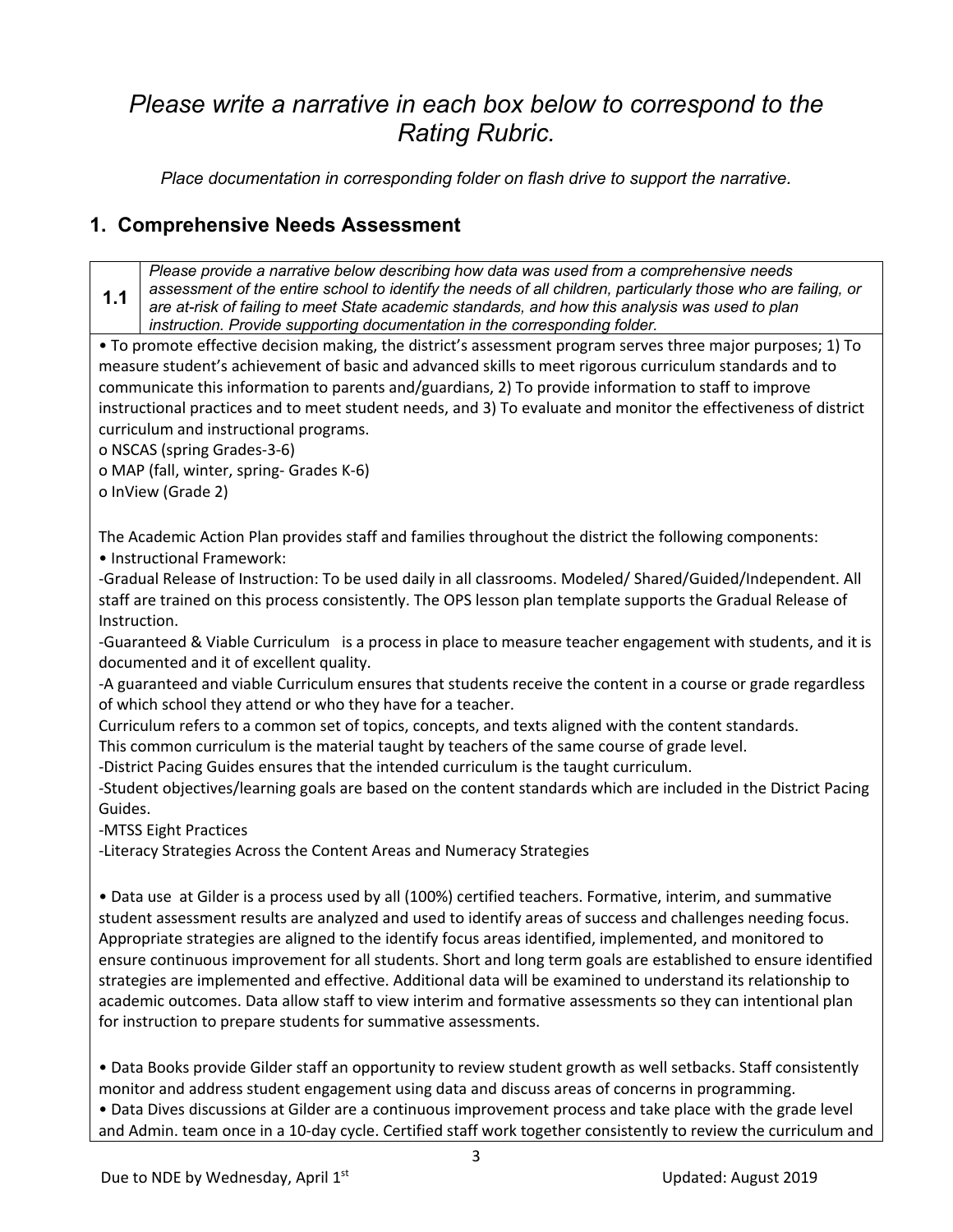monitor its implementation as well as address student engagement using data from multiple assessments. This process is customized to student learning. Staff review a particular area of data and discuss areas of success and needs of improvements. Staff are able to work together during this time to review the data gain and understanding of their students' needs.

• OPS Guiding Principles for Assessment: It is an expectation at Gilder that the OPS Guiding Principles for Assessment will be in effect at all times. This process ensures that assessments in use are reliable, valid and appropriate for the students being assessed.

o Develop and sustain educators—teachers and administrators—who are assessment literate.

o Implement a district assessment system that includes not only required state and national tests, but classroom assessments as well.

o Incorporate assessments that inform the teaching-learning process at multiple organizational levels—parent, student, classroom, school, and district.

o Understand that all assessments may be used to monitor classroom and school progress.

o Assure that communication of assessment results is systematic, timely, and appropriate to the audience. o Develop and/or adopt quality assessments

**1.2** *Please provide a narrative below describing how information from parents and community was gathered to identify the needs of the school. Provide supporting documentation in the corresponding folder.*

• All Gilder families, students and staff have an opportunity to provide input regarding our school through the School Climate survey taken each year.

The survey asks questions in the areas of School Climate, School Safety, Equity/Respect for Diversity, Disciple and Involvement. The survey is made available to families in paper form, electronic form and in person at a family nights as well as email.

To students during the school day in class.

To staff by email.

This data is consistently utilized to inform and adjust practices, policies, and procedures, and communicates actions to stakeholders. Gilder staff work to improve strategies to ensure support services for the academic success, healthy social an emotional development and continued partnership with community groups.

• The district currently has a process in place when evaluating new educational programs. This process has clear objectives and involves a carful and rigorous examination that informs decision making. Omaha Public Schools is currently in the process of a Language Arts Adoption. The voice of teachers from all buildings is critical to the success of this process. Each building selects one K-2 classroom teacher and one 3-5 classroom teacher for consideration to participate on the District Textbook Review Committee. Gilder has two classrooms currently implementing the Language Arts Adoption process. The process has clear objectives and involves a careful and rigorous examination that informs decision making for programming. In addition to teachers reviewing the programs in their classrooms, OPS community members and families are invited to review potential curriculum as well. It is critical that we ensure and it is well documented that all (100%) students, staff, community members and families are involved in the process of providing feedback in evaluating the effectiveness of a new educational program.

• At spring conferences a Parent survey is offered to all families in a common area. The survey was electronic and available in English and Spanish. The survey asked families questions regarding Gilder greenbooks/ Gilder assemblies/star tickets/ Gilder Great Expectations. The data allows the school to review those areas and make adjustments if needed.

**1.3** *Please provide a narrative below describing the on-going improvement efforts, which should support the Continuous School Improvement Plan. Provide supporting documentation in the corresponding folder.*

4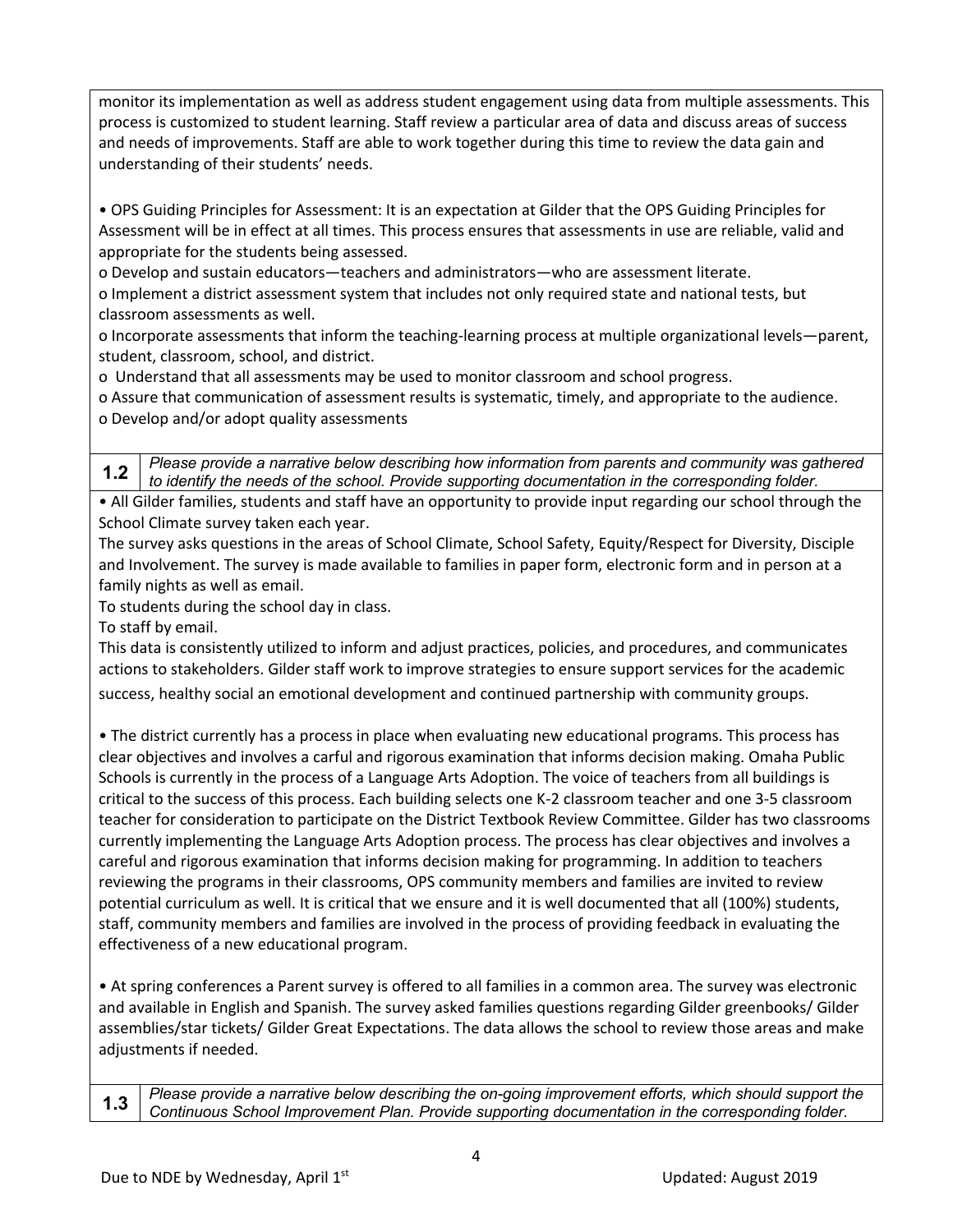•Gilder School Improvement Plan (SIP) is derived from staff input based on school data. There is a continuous improvement process in place, goals are determined in the areas of literacy, math, science, wellness, attendance and behavior. The SIP Team meets on a monthly basis to monitor growth, create professional development for all staff (certified and classified) and determine next steps for maintaining the expectations for a safe, clean and healthy learning environment. The SIP plan has many clear measures in place and is a working document throughout the school year. It is continuously assessed and improved upon based on data and staff input and is customized to student needs.

•Gilder Elementary Administrators have a documented coaching schedule on a consistent basis each month for the leadership team calibration. This process is in place to measure teacher engagement with students. The team visits classrooms together for inter-rater reliability and school wide data analysis. The Gilder Administration team and other district representatives will debrief weekly or every other week about coaching visits to inform and improve the building level professional development and teacher support. The process is customized to teacher needs based on calibration data determining the level of assistance needed for levels of coaching and reflection cycles. This process is of excellent quality.

• First semester an average of ten coaching visits per week will be completed by building leadership.

• Second semester an average of five coaching

The Gilder coaching form aligns with the SIP plan so coaching is consisent with our plan. We use a document that allows us to track data from ever coaching visit to chart what is going well and what the building may need to improve upon. This data allows us to focus our PD opportunities.

• Gilder Data Dives discussions are a continuous improvement process and take place within the grade level once in a 10-day cycle. Certified staff work together consistently to review the curriculum and monitor its implementation as well as address student engagement using data from multiple assessments. This process is customized to student learning. Staff review a particular area of data and discuss areas of success and needs of improvements. Staff are able to work together during this time to review the data gain and understanding of their students' needs.

• Gilder Data Cards provide Gilder staff an opportunity to work together regularly to review all Gilder student growth as well setbacks. Gilder Staff consistently review and monitor and address student engagement using data and discuss areas of concerns in programming as well as review curriculum implementation. This process allows staff to customize a plan based on student needs. The data cards are consistently updated, monitored and used by school personnel during Data Dive discussions, SAT's, Attendance meeting, MTSS-B meetings, etc.

• Strategy Sessions are opportunties for each certified staff member to meet with the Admin. team and discuss classroom data. In strategy sessions we focus on student growth and interventions in place and what we ideas we think we can change or enhance to increase areas. It allows staff time to discuss in a private way about their students and receive assistance with a plan moving forward.

• The Gilder SIP Plan a year-long calendar including Professional Development is created based by all staff on needs that were identified in the plan. The professional learning plan is a personalized, plan that is informed by valid and reliable measures of educator effectiveness. Staff Development is once in a 10-day cycle.

#### **2. Schoolwide reform strategies**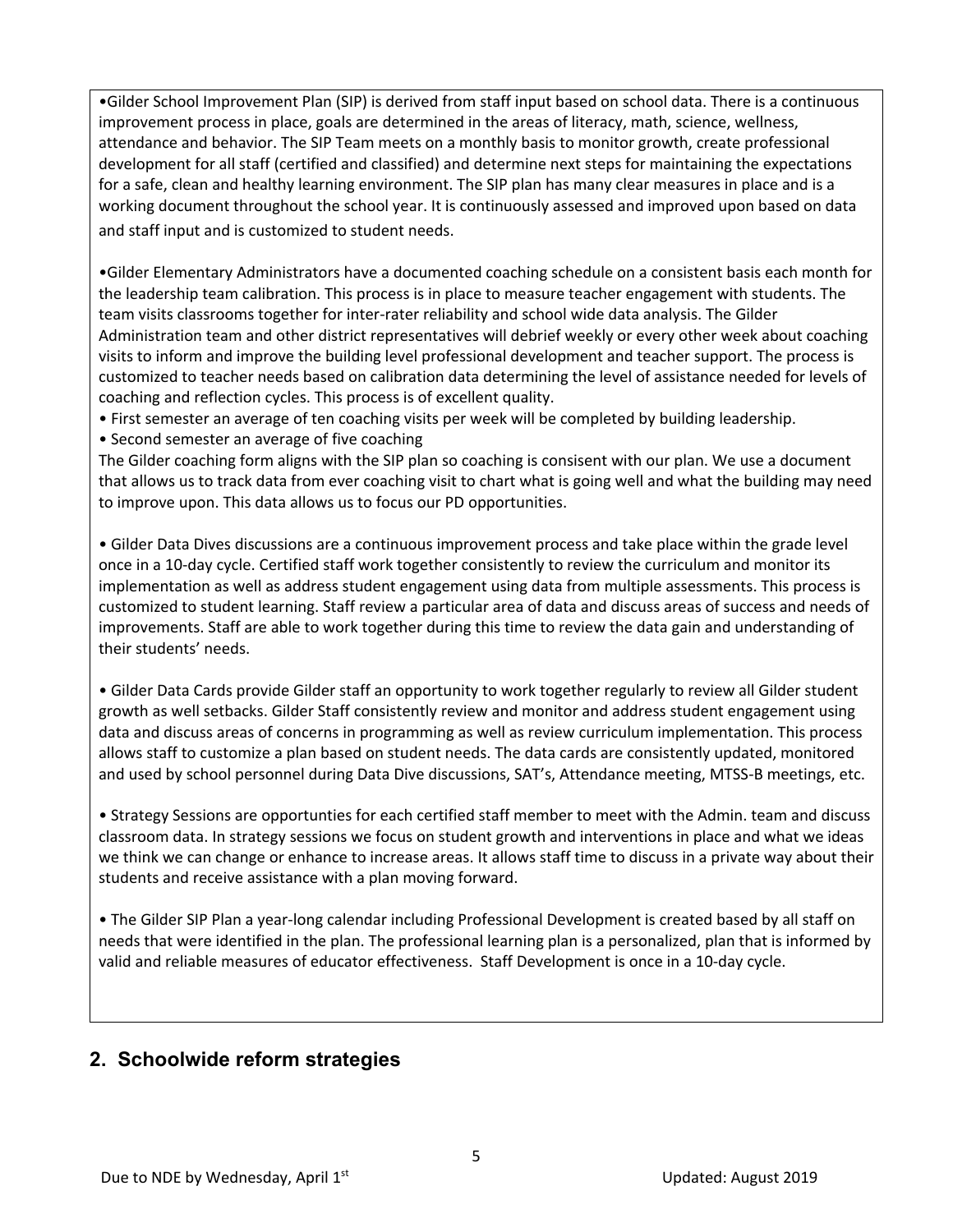#### **2.1** *Please provide a narrative below describing the additional assistance provided for students at risk of not meeting the challenging state academic standards. Provide supporting documentation in the corresponding folder.*

• Gilder Data Dive discussions are a continuous improvement process and take place within the grade level once in a 10-day cycle. Certified staff work together consistently to review the curriculum and monitor its implementation as well as address student engagement using data from multiple assessments. This process is customized to student learning. Staff review a particular area of data and discuss areas of success and students at risk of not meeting the challenging state academic standards. Staff are able to work together during this time to review the data gain and understanding of their students' needs and look at interventions needed.

• Connections is a service provided through Project Harmony. This service is available to all Gilder students in need of social, emotional, behavioral support within the school building by licensed therapist. There is a process in place to determine the academic, physical, social and emotional needs of students through staff referral, SAT process and/or parent referral. The therapist will collaborate with the family and staff to provide support for the student.

• Zones of Regulation is school-wide framework at Gilder to foster self-regulation and emotional control. All staff are trained in this process. The Zones is a systematic, cognitive behavioral approach used to teach selfregulation by categorizing all the different ways we feel and states of alertness we experience into four concrete colored zones. The Zones framework provides strategies to teach students to become more aware of and independent in controlling their emotions and impulses, manage their sensory needs, and improve their ability to problem solve conflicts. This process always provides extensive opportunities for students to acquire knowledge, skills, actions, and dispositions needed to be responsible citizens.

• Student Assistance Team (SAT) Process is a process in place to support on-time grade completion for students. The process is customized to student needs. The student assistance team (SAT) is a regular education function. The classroom teacher is responsible for requesting a SAT (set-up with the SAT coordinator) whenever a student demonstrates a concern in the classroom or other area in the school setting. Parents must be invited to their child's SAT at least 3 says prior to the meeting. The SAT meeting may be related to academic, physical, behavioral, or emotional concerts that interfere with the child's ability to function successfully in school. The purpose of the SAT is to review the individual students' concerns and plan alternative instructional strategies to be used in the classroom. Although specialists such as psychologists and resource teachers may be involved, the SAT is not a special education function. A special education referral may be appropriate after alternate strategies have been implemented and problems still exist. As a regular education function, the team also helps with mainstreaming strategies for those students who are already in special education. Parents should be involved in and informed of problem-solving attempts and results throughout the SAT process.

• PLC: Teaching with Love & Logic: Taking control of the classroom. This PLC allowed staff to work together as a group discussing effective solutions for gaining coorperation, motivation students, reducing classroom drama and much more. Our staff is feel empowered with the tools they have received from this text feel that they are able to truly teach during the day.

#### **3. Qualifications of instructional paraprofessionals**

**3.1** *Please provide a narrative below describing the procedure(s) used to make sure that all instructional paraprofessionals in the school meet the ESEA requirements. Provide supporting documentation in the corresponding folder.*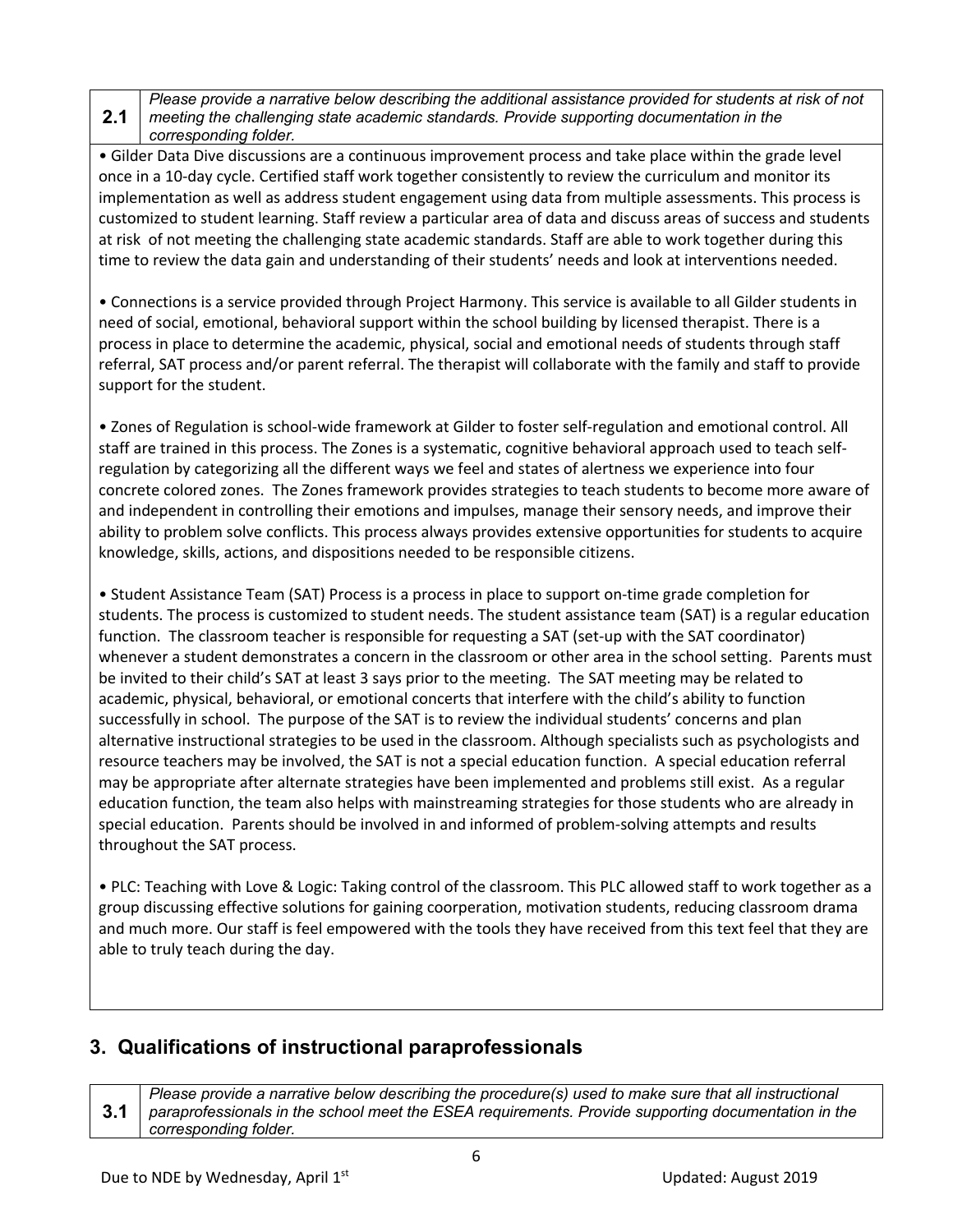• All instructional paraprofessionals at Gilder meet the ESSA requirements. Documentation of training level or NSSRS paraprofessional validation is included.

• The Gilder SIP Plan a year-long calendar including Professional Development is created based by all staff on needs that were identified in the plan. The professional learning plan is a personalized, plan that is informed by valid and reliable measures of educator effectiveness. Para staff development is monthly.

#### **4. High quality and ongoing professional development**

**4.1** *Please provide a narrative below describing the professional development and other activities provided to improve teacher effectiveness and use of academic data to guide instruction. Provide supporting documentation in the corresponding folder.*

• Gilder Data Dive discussions are a continuous improvement process and take place within the grade level once in a 10-day cycle. Certified staff work together consistently to review the curriculum and monitor its implementation as well as address student engagement using data from multiple assessments. This process is customized to student learning. Staff review a particular area of data and discuss areas of success and needs of improvements. Staff are able to work together during this time to review the data gain and understanding of their students' needs.

• The Gilder SIP Plan a year-long calendar including Professional Development is created based by all staff on needs that were identified in the plan. The professional learning plan is a personalized, plan that is informed by valid and reliable measures of educator effectiveness. Staff Development & Data Dives are once in a 10-day cycle. Staff sign in at all PD sessions.

•Strategy Sessions are opportunties for each certified staff member to meet with the Admin. team and discuss classroom data. In strategy sessions we focus on student growth and interventions in place and what we ideas we think we can change or enhance to increase areas. It allows staff time to discuss in a private way about their students and receive assistance with a plan moving forward.

•

#### **5. Strategies to increase parental and family engagement**

**5.1** *Please provide a narrative below describing how the School-Parent Compact was jointly developed and how it is distributed. Provide supporting documentation in the corresponding folder.*

•

• The School-Parent compact is jointly developed at the annual parent meeting. The group reviews the previous compacts and looks to what adjustments need to be made.

• The School-Parent compact is distributed two ways at Gilder:

- Gilder Green Books: (Bilingual) All Gilder Students K-6 use the Greenbooks to communicate between home and school. The Compacts are in the fronts and are explained to families are Back to School Night. The Green books are customized to students needs and are an academic and social communication tool used schoolwide. Zones of regulation help our students use expected behaviors. Continuously reteaching behavior expectations supports student success. Our approach to supporting behavior is always instructional. We reteach expectations continually. The Green Books are a consistent process for school personnel at Gilder to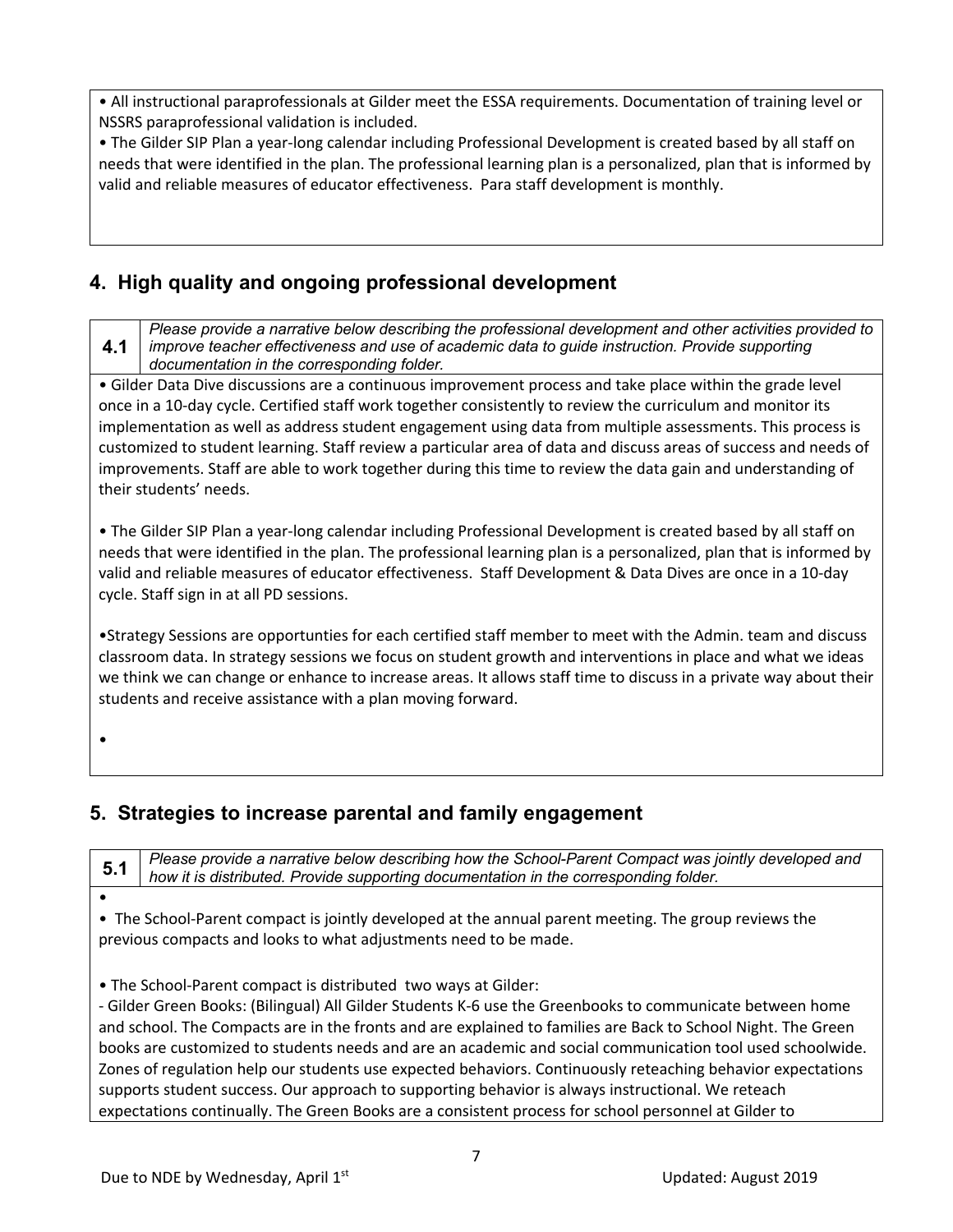consistently determine comprehensive data regarding academic, social, emotional needs of students, and it is documented and is of excellent quality.

- Student and Family Handbook: All Gilder families receive a handbook outlining Gilder expectations and District Code of Conduct. In the handbook we have the Student-Parent compact. We have all student + Parent signature page that we collect on campus showing that families have received and read the book.

**5.2** *Please provide a narrative below describing how parents were involved in developing the Title I Parent and Family Engagement Policy or Procedure. Provide supporting documentation in the corresponding folder.*

The Title 1 Parent and Family Engagement Policy or Procedure is jointly developed at the annual parent meeting. The group reviews the previous compacts and looks to what adjustments need to be made.

•Student and Family Handbook: All Gilder families receive a handbook outlining Gilder expectations and District Code of Conduct. In the handbook we have The Title 1 Parent and Family Engagement Policy or Procedure. We have all student + Parent signature page that we collect on campus showing that families have received and read the book.

**5.3** *Please provide a narrative below describing how and when the annual Title I parent meeting is/was held informing parents of the school's participation in Title I. Provide supporting documentation in the corresponding folder.*

Gilder GREAT Family Nights are extremely exciting at Gilder Elementary and we make these evenings all about our families. We provide multiple family evenings throughout the year and they are about taking care of the family's needs, while providing enrichment, engagement, nourishment and fun. Childcare for non-school aged children is something that our Gilder families can expect so that they can enjoy the meaningful events planned with their Gilder student(s). We have many Gilder Family nights throughout the school year.

O Gilder Carnival Night: September

Evening of games, music for all families to enjoy. Families celebrate together by participating at an outdoor event to support Gilder.

O Gilder Family Math Night: October

All families are invited to actively participate in an evening of math centered activities focused on number sense, estimation and problem solving.

O Gilder Family Science Night: November

All families are invited discover the fun of science through engaging activities and a presentation from the Omaha Henry Doorly Zoo.

O Gilder Family Books & Bingo Night: March

All families are invited to participate in an evening of Bingo, Pancakes and Books. All students who attend who receive a free book.

O Gilder Family Heritage Night: April

All families were invited to come and learn about the various cultures and traditions around the world. All students received a free book, and families actively participated in crafts, sampled special foods while learning

about the various activities.

### **6. Transition Plan**

**6.1** *Please provide a narrative below describing the school's transition plan for incoming students to support, coordinate and integrate services from their previous program or school (i.e. Headstart and/or other Early Childhood Program to Elementary, Elementary to Intermediate, Intermediate to Middle School, Middle School to High School). Provide supporting documentation in the corresponding folder.*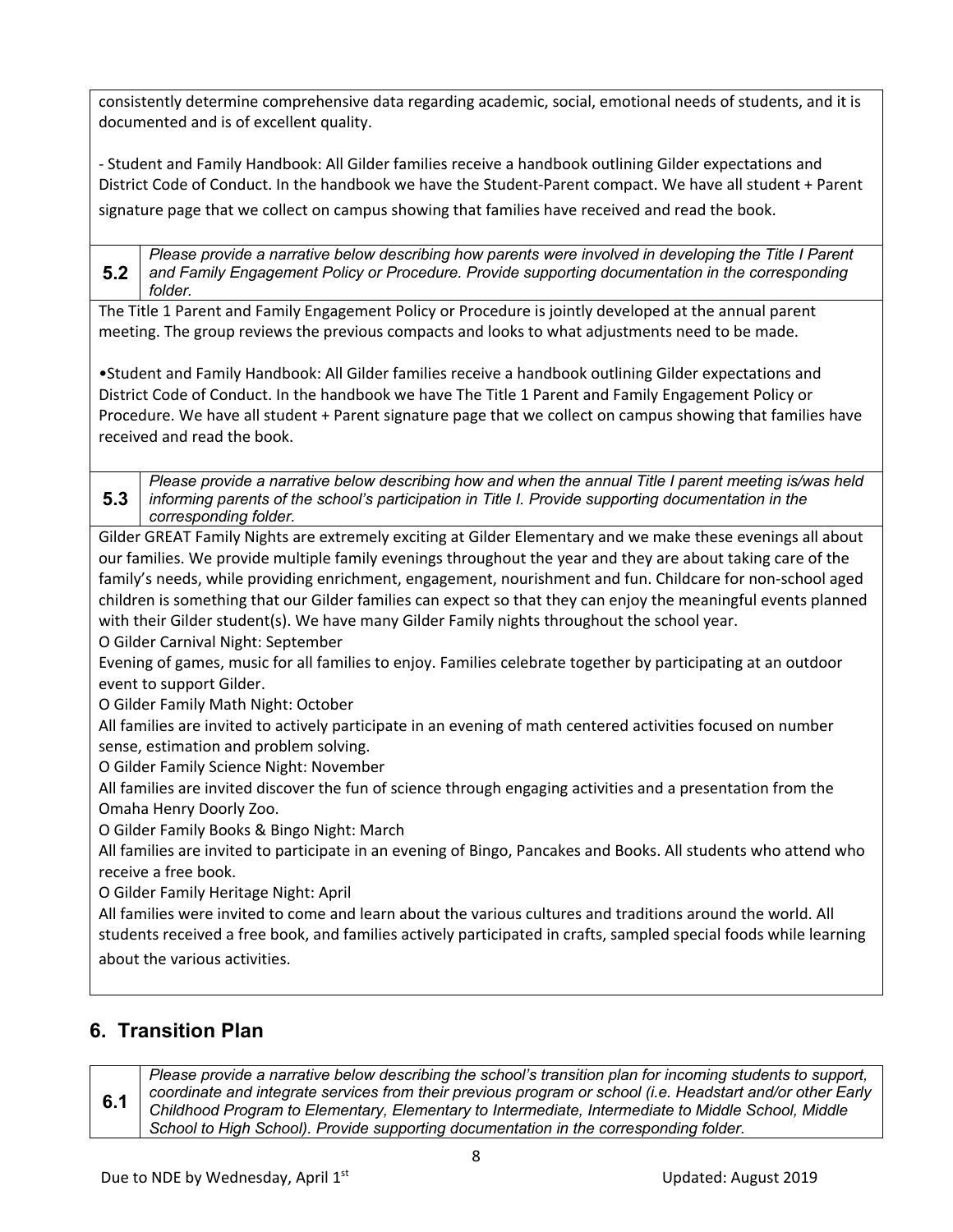• There is a process in place to prepare incoming students for Gilder elementary school. Students are prepped at Gilder Elementary during our Kindergarten Round-Up period in January. The process is documented by Pre-K students in our attendance area are identified and encouraged to participate in round-up. At Gilder we prepare the incoming Kindergarten students and their families by:

- o A tour of the school: Families and incoming students visit the campus.
- o Receive information about Gilder: handbook, sample of school events, PTO activities, etc.,
- o Visit a Kindergarten classroom and participate in an engaging educational activity with Kindergarten teacher and students.
- o Keys to Kindergarten Calendar: Daily Activities to Prepare for Kindergarten
- o Early Entrance to Kindergarten opportunity information
- The process can be customized to needs of incoming students and families if needed:
- o Time of year
- o Special Eduation services
- o Private tour

**6.2** *Please provide a narrative below describing the school's transition plan for outgoing students as they move onto their next school / program / career. (i.e. Elementary to Intermediate, Intermediate to Middle School, Middle School to High School, High School to Post Secondary Schooling or Career). Provide supporting documentation in the corresponding folder.*

• All Gilder sixth grade students receive six weeks of Keys to Success Transition lessons. The lessons are delivered by the school guidance counselor during guidance time. Each lesson pertains to prepare outgoing students for the transition to middle school.

• On Your Way to Middle School: PPT is provided to all sixth grade students by the school guidance counselor during guidance class to prepare outgoing students for middle school. The students are able to discuss the content in a safe setting with the counselor. If needed process is customized to student needs in follow-up sessions with the counselor based on individual basis.

• To aid in the transition between elementary and middle school, all Gilder students and families are engaged in preparation for Middle School registration. Students and parents are invited to register at their neighborhood school. A calendar is provided to all sixth students and families regarding registration dates and the registration process. If a student is unable to attend the registration date , a representative from the Middle School will come to Gilder, and register the student.

• Summer School is offered for incoming middle school students to middle school as a transition time to learn about the school before the school year begins. This is an opportunity to learn how to operate the lockers, become familiar with the campus and the classrooms. For four weeks each day the students will use a mock schedule, meet staff members, dine in the café and experience the school without the hustle and bustle of a large population of students. This summer school experience is a clear indication are successfully prepared for middle school.

• Our school counselor and sixth grade teachers accompany Gilder sixth grade students through a guided visit of a middle school each May. During this visit the sixth grade students explore middle school classroom areas, practice using lockers, visit with middle school staff, and learn about middle school clubs and activities. This middle school visit is a clear indication students are successfully prepared for middle school.

• At Gilder we have a sixth grade promotion ceremony each year in May. This ceremony indicates that there is clear and updated documentation that these students have completed their K-6 studies and are prepared for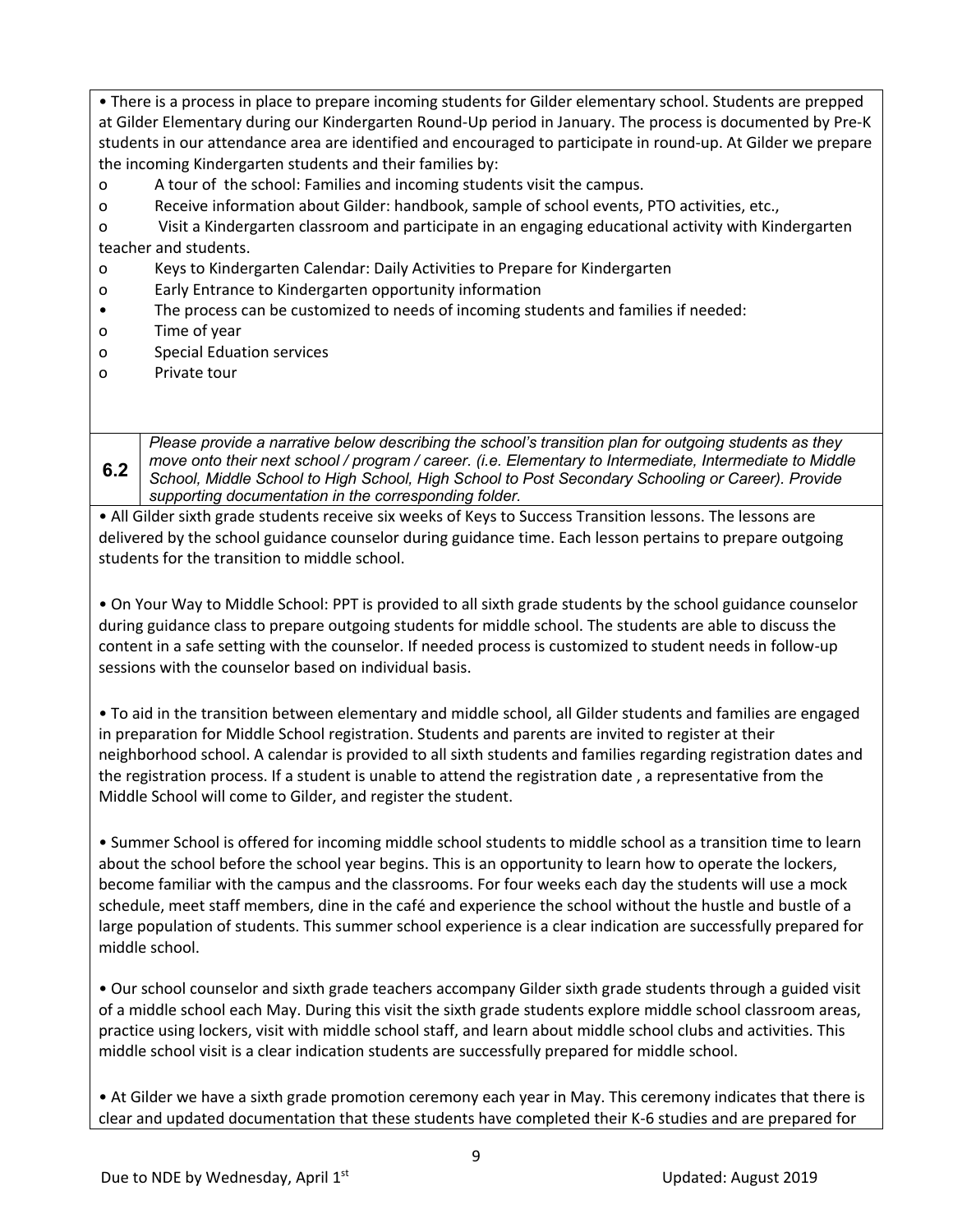middle school. At this ceremony the Bryan middle school Principal gives a talk to the sixth grade students and audience. At this ceremony it is a opportunity for families and sixth grade students to meet the the Middle school Principal.

•President's Awards for Educational Excellence are an honor bestowed upon students who have earned A's & B's grade fourth thru sixth grade. The Award to presented in sixth grade to students who not only excel in academics but also surpass in effort. There is clear and updated documentation indicating these students are successfully prepared for middle school.

#### **7. Strategies to address areas of need**

**7.1** *Please provide a narrative below describing how the Schoolwide Plan increases the amount and quality of learning time within or beyond the instructional day. Provide supporting documentation in the corresponding folder.*

• Guided Reading (provided to all K-6 students) provides teachers an opportunity to measure student engagement in learning and inform instruction consistently, monitor progress, and evaluate student learning in small group literacy instruction. The process is customized to student needs and guides instructions. (guided reading plan w/ anecdotal notes)

• Leveled Literacy Intervention (LLI) is an intervention program which provides teachers an opportunity to measure student engagement in learning, assess, inform and customize instruction. The process allows teachers to monitor progress, and evaluate student learning in small group literacy instruction daily.

• Attendance Meeting Gilder's Attendance Team is comprised of the Principal, School Support Liaison, Counselor, Instructional Facilitator, Bilingual Liaison, Attendance Secretary and other staff appointed by the Principal (Positive Partnerships, Relationships and Success). The Attendance Team meets weekly to consistently monitor and address student engagement using the attendance dashboard data, office referrals and staff input to identify students for intervention, review current active strategies and align additional needed supports (Positive Partnerships, Relationships and Success). Implementation of Attendance Mentoring Program (Positive Partnerships, Relationships and Success).

• All K-6 Gilder teachers are expected to adhere to the provided set time allotments for each content area. This process supports all (100%) students in the school. The time allotments are in place to support on-time grade completion for students. The process is documented and is of excellent quality.

• Summer School provides Gilder students enriching opportunities throughout the month of June. The summer school program has time for quality academics as well as opportunities to explore the city on enhancing field trips and on site performing arts, athletics and healthy living activities. All students attending summer school are provided free breakfast and lunch each day in the summer school program. This process supports on-time grade completion for students and is customized to student needs.

• 21st CCLC Gilder Kids Can Program provides time outside of the regular school day for all Gilder Kids Can students to connect in meaningful ways throughout the year with local business and industry, colleges, school day educators, and program staff to develop interests and skills for future success. Gilder Kids Can collaborates with local business to develop interest and skills necessary for future careers. These experiences are fully aligned with the school's course and program offerings